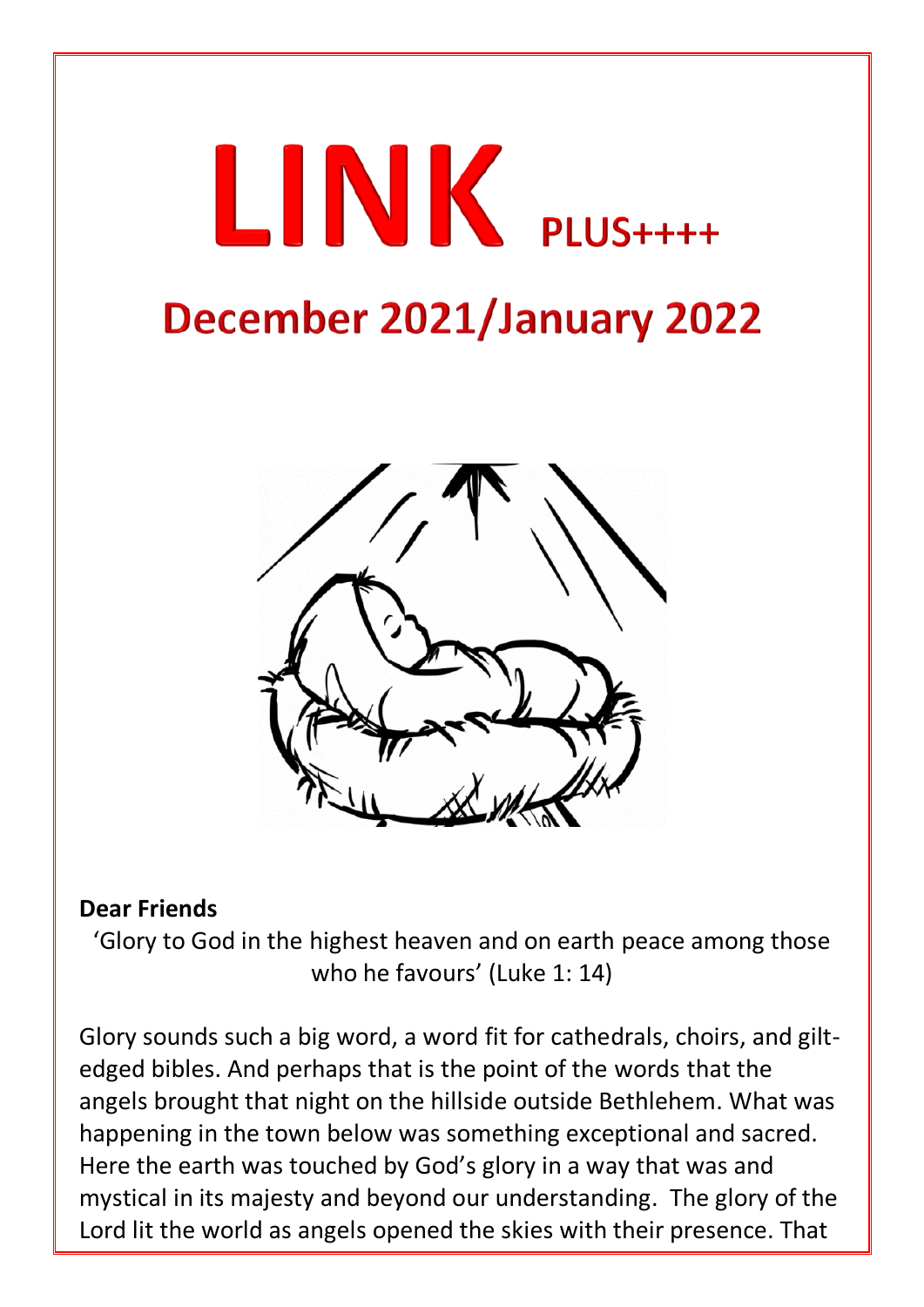glory which 'shone around' the angels astounded the shepherds, filled them with awe, fear, and wonder.

What is the message that they bring? It is that the King of Glory, log worshipped an long awaited, that One mentioned in the Psalms, is born in a poor and lowly stable, in the form of an infant, tiny and vulnerable, and to an unmarried mother from the backwater of Judah. These are not things most associated with 'glory'.

Yet as this child grows people see God's glory in him, recognise him as the 'Messiah', the 'Son of Man', and they declare the glory of his kingship as he enters Jerusalem. And on the cross the gospels reveal and proclaim the greatest expression of the glory of God in sacrificial love.

This is the why angels give glory, and why we give glory and praise, both as we celebrate Jesus' birth, and as we go into 2022.

May you have a wonderful Christmas and a blessed new Year.

Steve

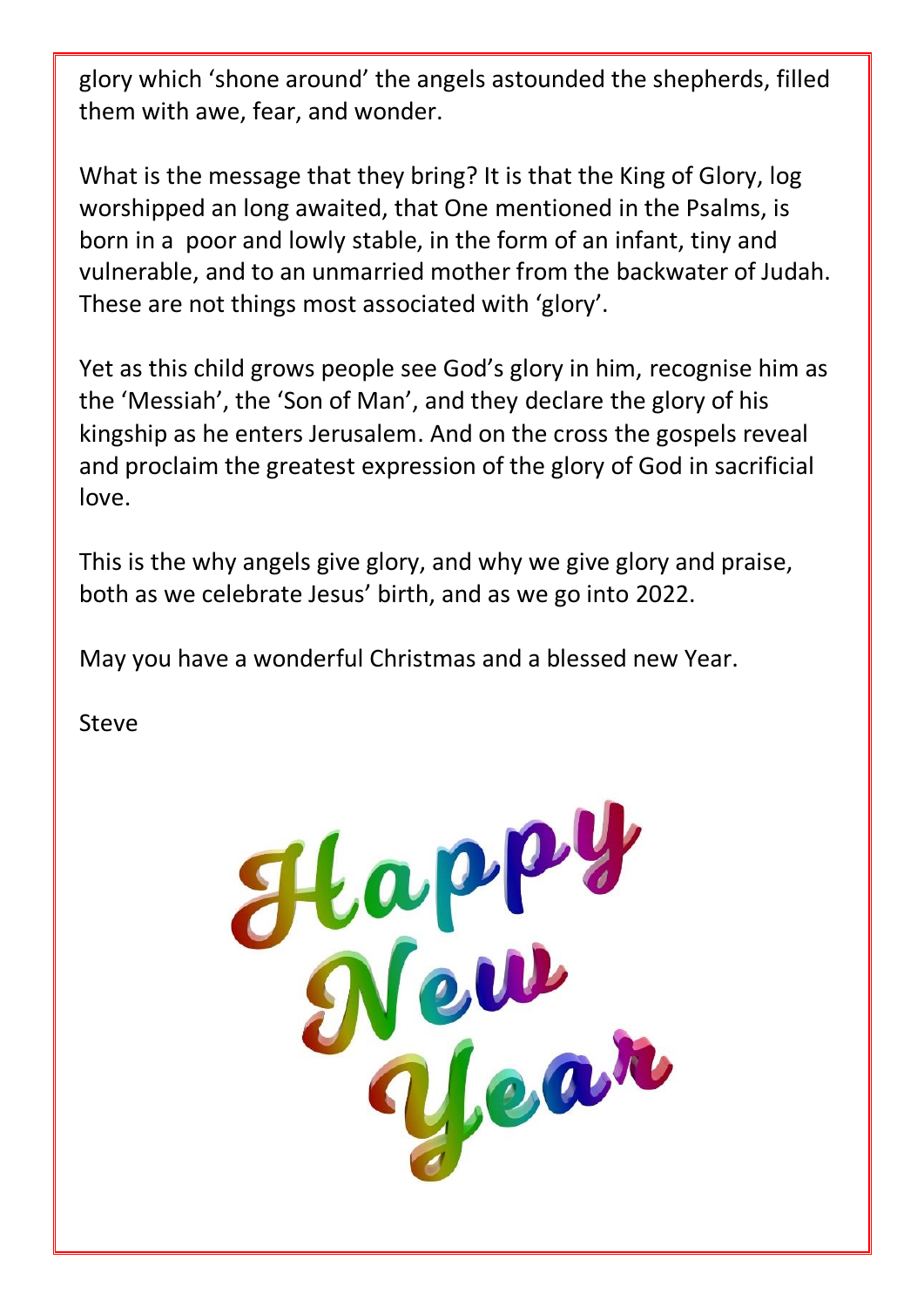#### **Brean http://www.breanmethodistchurch.org.uk**

'Joy to the World' we sang. It was the last Sunday of the Church Year. All around us lay evidence of how things weren't so joyful. Covid, climate change, lack of integrity in high places, knife crime, immigration problems, threat of hostility across the world, and of course, any sort of difficulty people might have experienced in more domestic scenarios.

Jim (McKnight) had chosen the hymn for the middle of his service. His choice was right, for then we sang 'the Lord is come.' The next week would be the start of Advent, constant reminder that even in the worst of times there is still hope; and within which lies the hope inherent in Christmas. And if we really wanted reassurance, Jim's welcome presence can always be relied upon to bring that sense of anticipated wellbeing.

It was an appropriate way to prepare ourselves for the Church Council that was to follow. In particular we were grappling, as are many others, with the Conference Resolutions that focus our attention on what sort of church we will be in the years to come. If, for example, we have less than 12 members we are told that we cannot exercise the powers that come with being trustees of our church purposes. Amongst other things we would lose the overall control of our budget. Seeing things from our perspective (what happens at District and Nationals level feel so far away), we were all alarmed at the suddenness of it; the ground had been taken from us. We needed time to absorb such issues. Steve was right to now prepare for the outcome and to set up a procedure for addressing the situation. And we have agreed to continue to be part of it. We currently have 12 people who can be called members for these purposes but who knows what the future holds. We shall work with other churches for the best outcome.

We had known that the other big issue was coming because there have been presentations about it for a few years. But we still can't yet agree to the next step laid before us. Same sex marriage is a subject that is dividing the Church across all its constituent bodies. At the heart of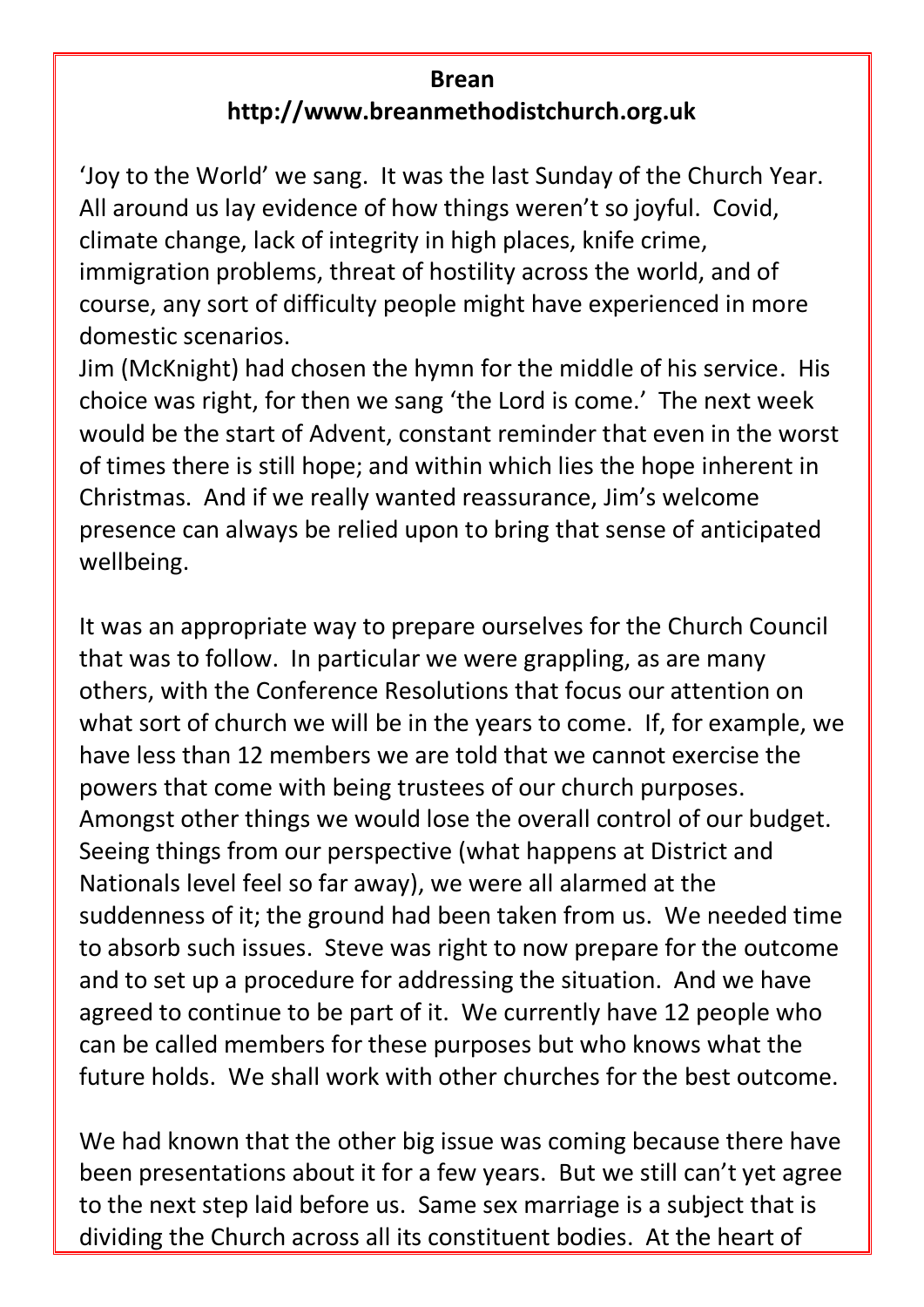our debate is whether we can allow our church be used for Same-Sex Marriages. It needs further conversation and we agreed to return to the matter at our next meeting. We want to work to a resolution with which we all feel comfortable.

Audio-vision is a topic which our Council is also addressing. We have had audio equipment for several years now, and its value for hymns and worship material has been especially useful during Covid restrictions. John T and other have also used it when they have brought visual equipment to enhance worship, and all this has been largely appreciated. With the development of Zoom and other audiovisual techniques we felt that we need to become more aware of the potential such features carry, so John was asked to prepare suggestions for what could be done to the advantage of us all.

Meanwhile Morag was able to tell us about how our use of The Web has brought our presence to the notice of the outside world. 99 people now 'follow' us on the web for example. The Facebook page that Steve encouraged us to set up and which Becky developed into a two-minute video, has had over 800 'hits' both locally and from all over the country; it is also on our Website, so we thanked Becky for her efforts. Morag regularly updates our pages with features and worship items; when she advertises events with which we are involved the site can receive up to 1800 viewings.

Apart from that, our Church Council was pretty normal. We welcomed Rosemary as Circuit Steward and congratulated her on becoming fully accredited as a Local Preacher. It had been a long, hard road for her but she had stuck to her task with proper diligence; her Recognition Service had been held the previous day and was appreciated by the 40 people who attended.

We also agreed to explore Ecochurch. I am not sure we fully understood what it all means but it sounded a good idea; Morag is our church link and Rosemary is the Circuit officer.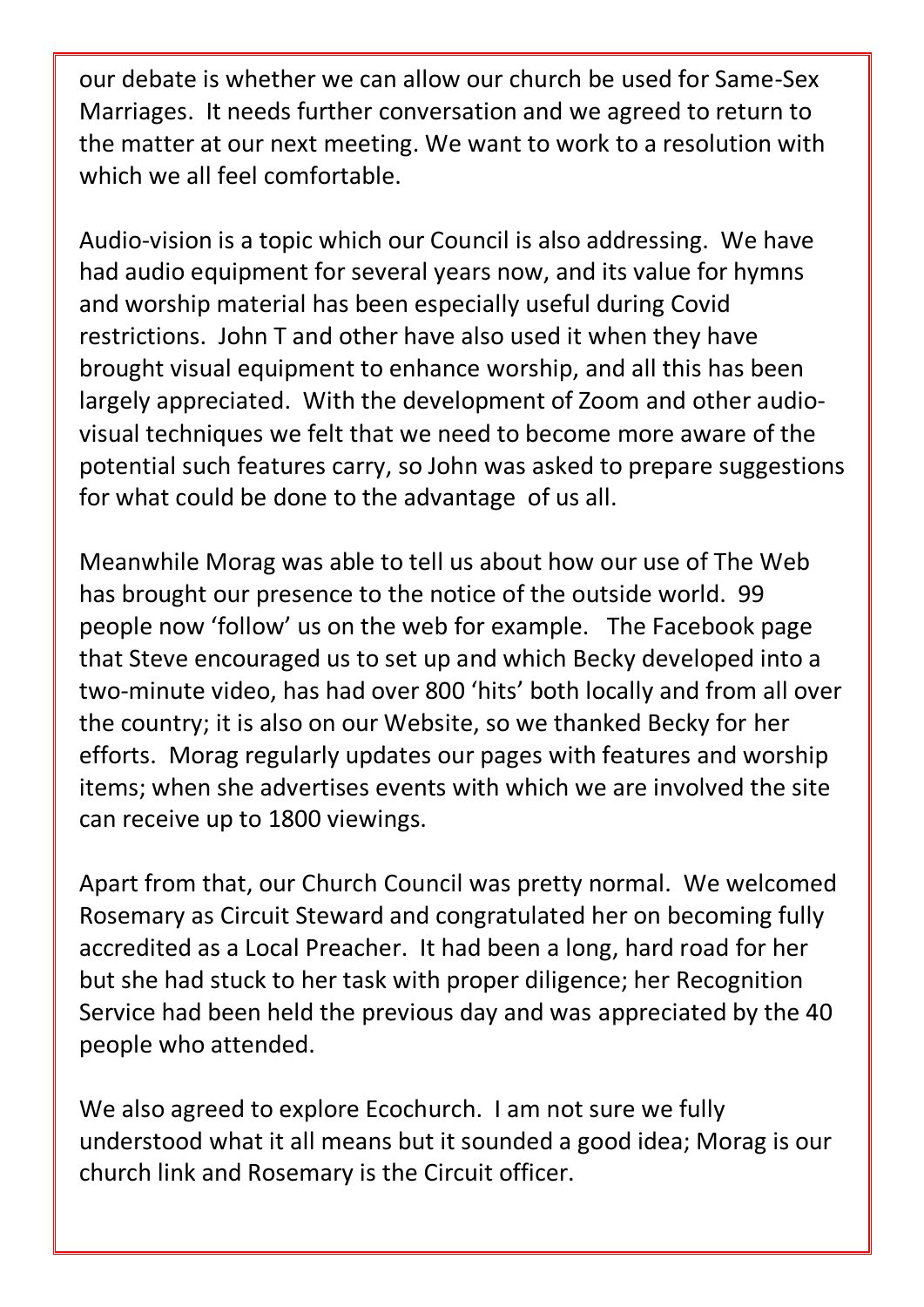We hope we shall be able to keep our church warm enough to hold services and other events over the winter period. We shall allow some ventilation (more important even than masks Anne reminds us) and we have got enough room to expand to keep space at a premium. This being so we invite, nay encourage, you to our special events:

Saturday December 18<sup>th</sup>: Coffee and Carols around the keyboard. 10.30 to 12 noon. Not held last year because of Covid, but attended by 30 to 40 previously. We hope that you will help us to get to those numbers again;

Christmas Eve, Friday December 24<sup>h</sup>. 4pm. The return of our informal wake up to Christmas with our Carol Service, a mixture of Carols, readings and drama; and of course (Covid restrictions allowing) tea and cake to follow.

Please do all you can to support us at these celebrations. We wish our fellow churches across the Link well at their Christmas Celebrations also and encourage our own people to join in too.

We are also pleased that the Covenant Service for Brean, East Brent and Brent Knoll will be a joint one, held in our church on January 23<sup>rd</sup> at 10.30am.

And you never know, we might even be able to arrange a Sausage and mash, and games evening this year. Details to follow if so.

We keep our prayers alive for a happy, contented and above all, hopeful Christmas and New Year. Take care and enjoy one another. From us all at Brean. Harvey Allen

#### **Brent Knoll**

Advent means 'Coming' in Latin. And the season of Advent is one where Christians throughout the World use the four Sundays and weeks of Advent to prepare for, and remember, the real meaning of Christmas. It is a time of hope and expectation.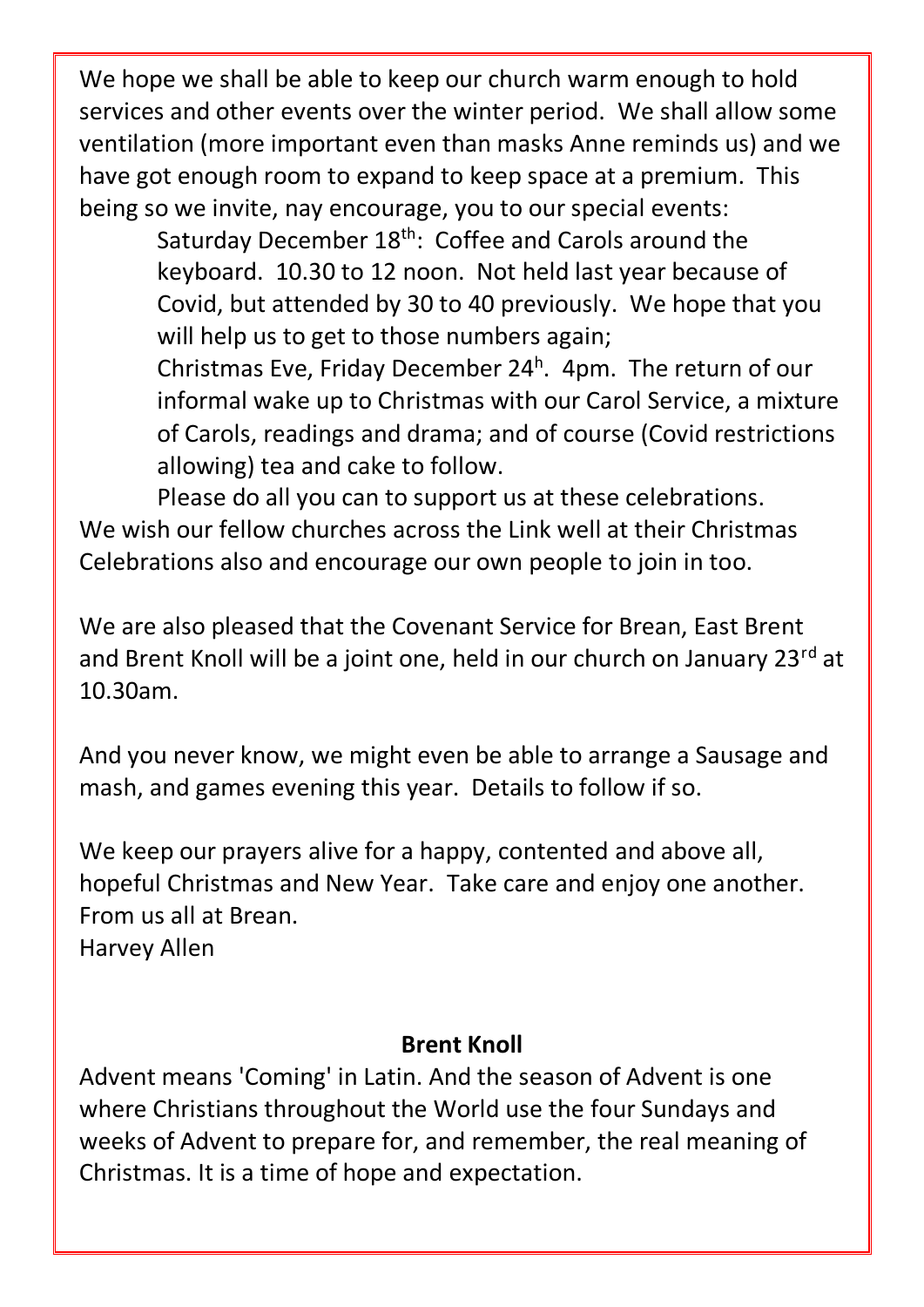After so many months of uncertainty due to the Covid-19 pandemic, so many of us have lived with uncertainty, yet with hope for a better future. When I look back to this time last year, things looked spectacularly bleak as far as the pandemic was concerned. Yet now, at the time of writing, our churches are open, a semblance of normality has returned to our lives and, as boosters are being rolled out, it appears that we may look to the coming New Year with more optimism (albeit still with caution). I know I am not alone in expressing my heartfelt gratitude to the health care workers and scientists who have worked tirelessly and carried us through such a difficult time and have shown us light at the end of an especially long and dark tunnel.

We here at Brent Knoll Methodist Church will not be holding a service on Christmas morning, nor on Sunday 26th December. But we will begin the New Year by welcoming Rev Steve Bennett, who will be taking our service of Holy Communion on Sunday 2nd January.

In the meantime, from all of us here at Brent Knoll, we wish you all the hope of the Advent season and our prayers for a peaceful Christmas and bright blessings for 2022. God bless you

Rosemary Krull

#### **Burnham**

To Use a well-known phrase 'It's been a funny old year'.

We have all spent the first half in a virtual lock down and slowly and gently we have been able to move around with a little more freedom and for the last couple of months we have been able to selectively meet up with friends and family.

Since the middle of October however all manner of retailers and manufacturers have been on a crusade to get everyone to buy their Christmas presents now as there is going to be a potential shortage of presents and food etc. etc.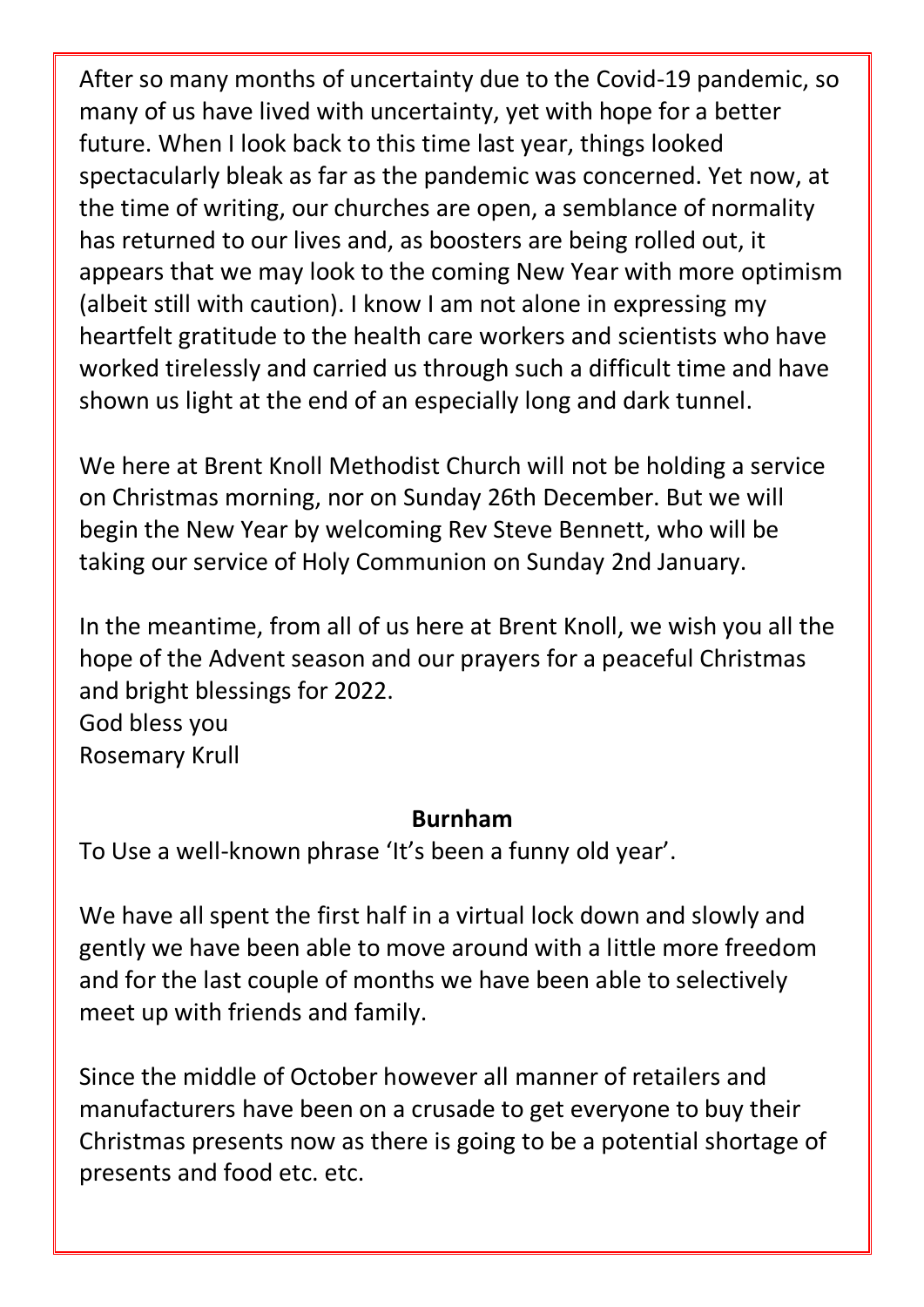The advertisements that we are forced to endure also carry pressure to Buy! Buy! Buy!

Nowhere have I seen or heard 'present circuit churches accepted' mention of the Birth of Jesus. This is the whole point of Christmas to celebrate the birth of our Lord. Personally I find the midnight Christmas Eve service a celebration of Christ's birth. It's so exciting yet this appears to have been completely missed by the commercial world, which I find particularly sad.

We look forward to the New Year, a little concerned about what we are going to be facing with the uncertainty over Covid, will life settle to what is going to be regarded as the 'new normal'. We can only put our faith and trust in our good Lord to guide us and on that we depend.

May I take this opportunity to wish you all a Happy Christmas and New Year on behalf of all the Burnham Stewards. Geoff Stait

#### **EAST BRENT**

I missed the first couple of weeks here in East Brent but was back for Remembrance Sunday.

One more step towards normal as our own minister led our short worship at 10 am followed by our Remembrance service at the War Memorial. A tradition which we were pleased to return to this year. We missed our flag bearer, Bill Griffin, who has been at the service of remembrance for as long as I can remember. Due to the death of his wife and his own failing health he has moved away from the village. He will be remembered by a lot of the local community and we send him our best wishes. Our thanks go to Mr Searle who played his trumpet again this year (apologies if that should have been 'cornet'). There were a good number of people present at the memorial and we welcomed some of them back in our hall for coffee afterwards. We also appreciated the quiet afforded us when the police halted the traffic at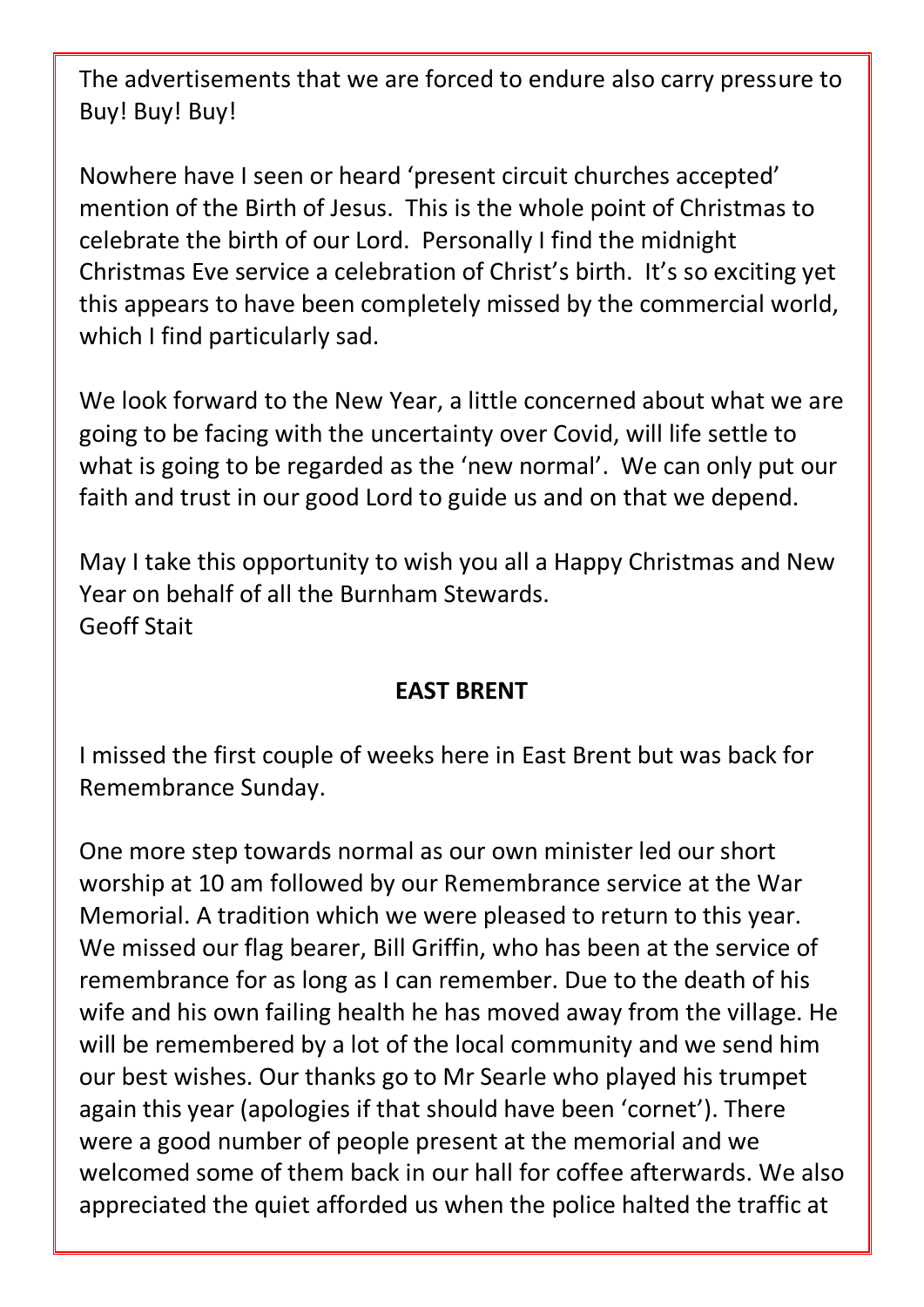the appropriate time and there were, of course, no carnival floats passing by on their way to Weston this year.

Another step towards normal – our Christmas coffee morning. We were really pleased to welcome friends from other churches and most people said how much they enjoyed coming out and seeing people. There was certainly a lot of chat over coffee and biscuits and stall holders enjoyed catching up with visitors as they browsed. Many thanks to everyone for your support. So far, we have raised nearly £200 and 1 euro!! I might be the guilty party there having just come back from France. It gave everybody a laugh anyway.

And so to another couple of steps towards normal –

Carols by Candlelight are back, Friday  $17<sup>th</sup>$  December, 7pm, followed by coffee and mince pies, a warm welcome to you all.

Christmas Day, short family service at 10am and, again, we extend a warm welcome.

So, from East Brent, blessings to you all at this special time of the year and best wishes for a happier, healthier year in 2022, Margaret

#### **West Huntspill**

Sadly, we have to report that our dear friend Gwen Slocombe passed away at the beginning of November. Gwen had a deep and sincere faith; she attended All Saints Church in East Huntspill until her move to Highbridge when she became a very active member at Highbridge Methodist. When Highbridge Church closed she joined West Huntspill. Christine would collect her and Barbara Lee every Sunday. Gwen also faithfully attended all Church Meetings where we welcomed her astute input. She celebrated her 96th birthday in August, her mental faculties were as sharp as ever, though physically she was finding things much more difficult. She was persuaded to go into The Towans Retirement Home in April for respite care, she settled in well enjoying the stimulation of the staff, other residents and the activities timetable. She died peacefully and unexpectedly in her sleep. Gwen will much missed by us all.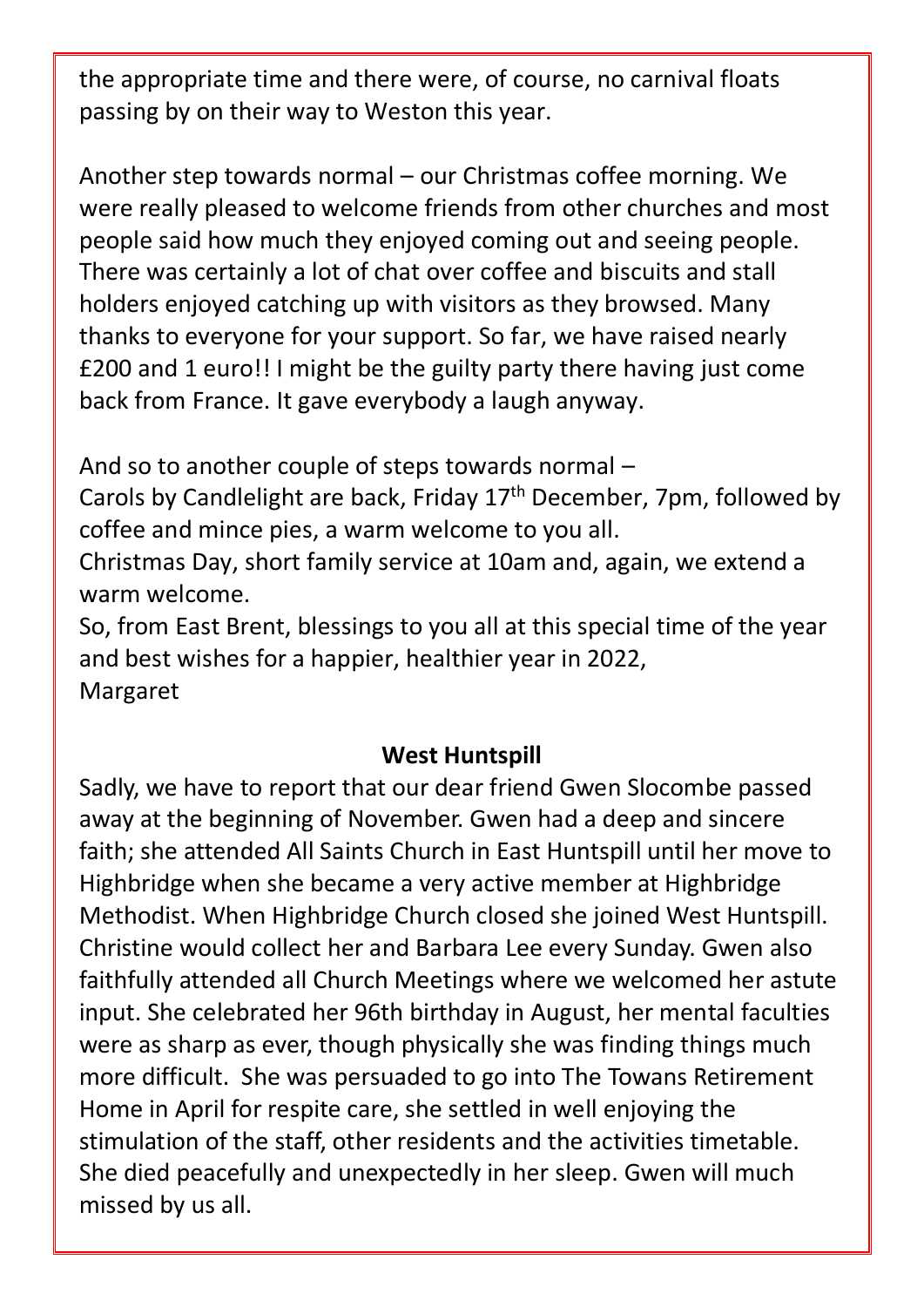Kay Lloyd.

(I prefer the Salvation Army's " Promoted to Glory" ! Maureen)

Barbara Lee is poorly at the moment; we send her our good wishes for a speedy recovery and look forward to seeing her back in Church soon.

I cannot believe that it is Advent Sunday this weekend. Where does time go? At the moment we are making arrangements for Christmas celebrations but are very aware that activities may be curtailed if the virus transmission rate increases.

#### Carol Service

You are invited to join us on Monday 20th December at 7pm. Please wear a mask when singing.

Christmas Morning

Everyone is welcome to us join for a Christmas breakfast from 8.45am to be followed by a Celebratory Service at 9.30am.

Convent Service January 16th at 11am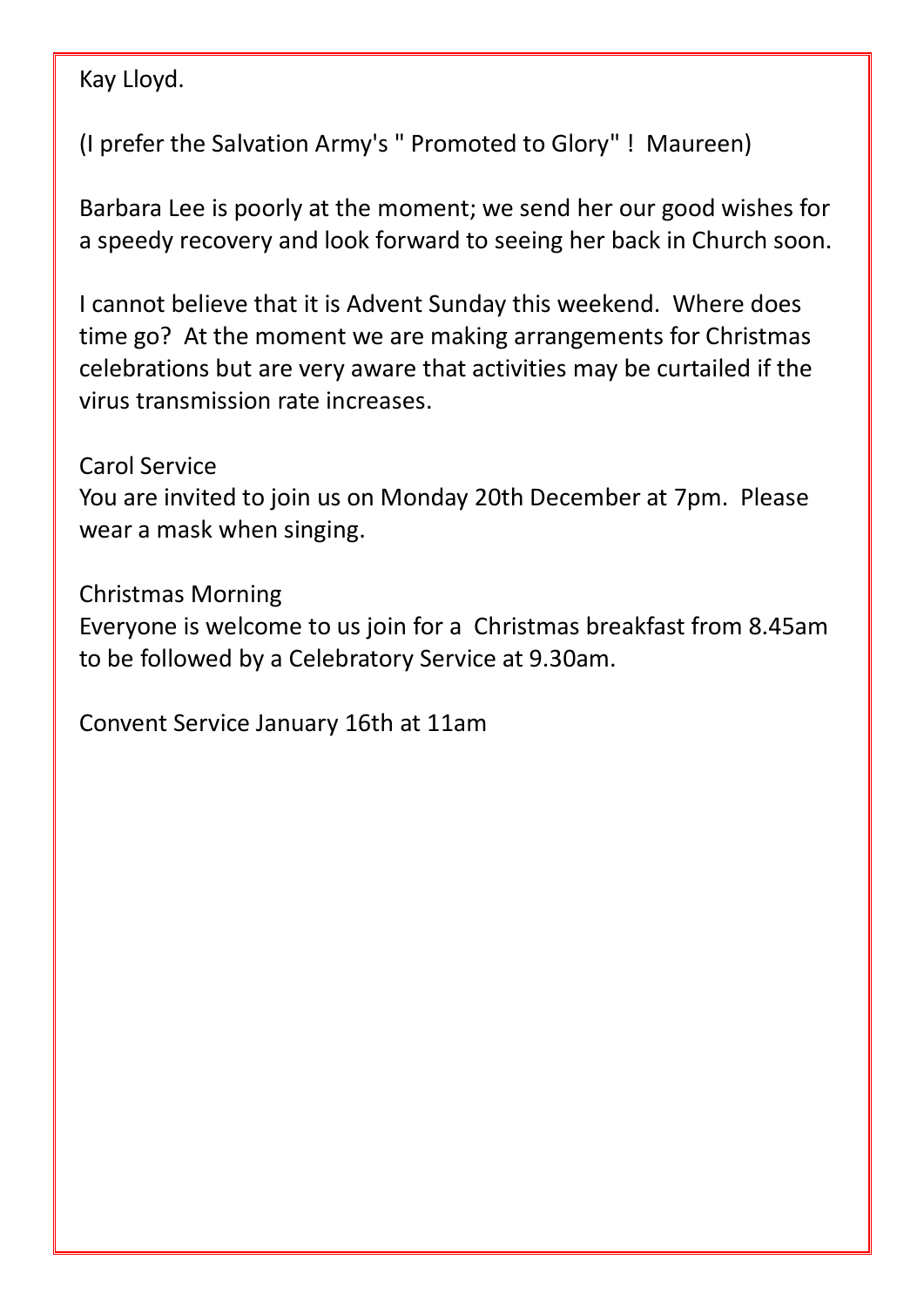## $PLUS +++$ **POEMS, PRAYERS and OTHER MESSAGES**

Joyce and Stanley Pipet would like to express their thanks for all the cards, emails & phone calls, and practical help, not to mention the prayer support that they received following the death of Joyce's brother, Derek, in Guernsey recently. It was all greatly appreciated.

#### **DECEMBER DAISIES AND DECEMBER DAYS by H. T. Mackenzie Bell**

Ah, how the sight of fair untimely flowers Awakes a subtle sentiment, and fills The soul with quiet pleasure. Something thrills Our being to the core and softly showers Strange yearning thought upon us. When the close Of a December day is stirless, mild As is this twilight hour, we are beguiled By its seductive softness: and there grows (As one by one from out the placid sky The tranquil stars appear), the half-formed doubt Whether the scene be real. For without A question kindly Auster cannot try To bring a greater boon. Joys that arise All unexpected we most keenly prize Submitted by Judy Allen

#### **Mothers in Israel (Part 7)**

To begin, I have received a little extra information on the details I included in the last piece I wrote on Deaconesses. I gather that the Methodist work on the Bournville estate was begun by a deaconess, and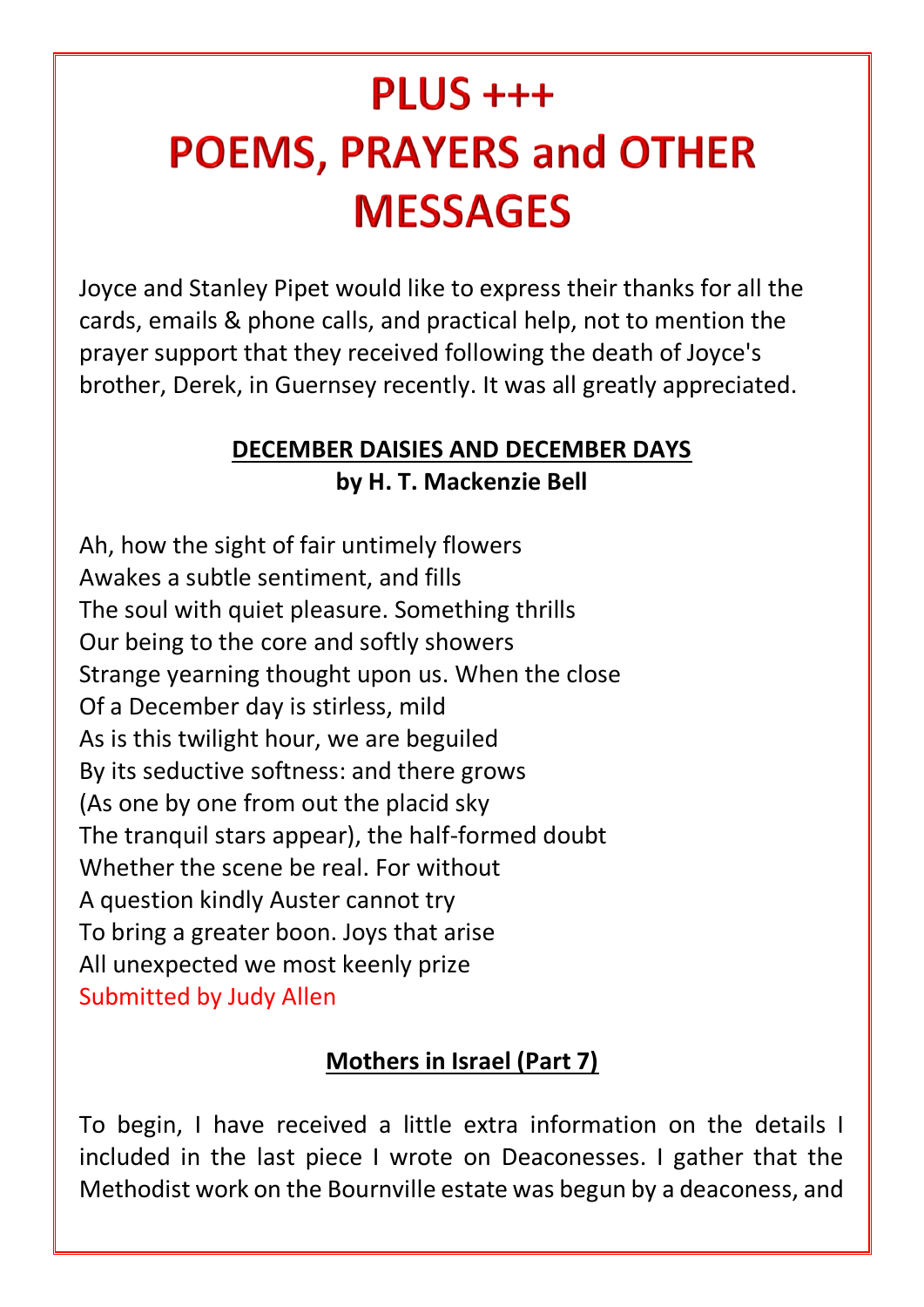that Revd. Beth Bridges served there before going on to the Tiger Bay area of Cardiff.

Another Deacon who may be remembered in this circuit was Grace Male. She had had to leave the Order on her marriage, but her status was later returned to her. She lived in and worshipped at Uphill, where she had quite an influence in the area there. Also, Deaconess Phyllis Maitland had connections in the circuit, but I have no other details about her.

When writing about the Diaconate it was not possible to do so without mentioning that some of their number subsequently became presbyters once that ministry was opened to women.

In the research I conducted a number of years back, I was surprised to discover how far back the concept of ordaining women as presbyters in the Methodist Church had gone during the twentieth century. The reason for researching this arose when I was following the path in the Anglican Church that led to the ordination of women as priests, and I was interested to trace the contrast between the two denominations. As those of you who have followed this series will realise, my search surprised me in taking me right back to the time of John Wesley.

However, I am now focusing on the developments that began in the late 1920's with the Wesleyan Connexion who, at the annual Conference set up a committee to report on the question of women in ministry, but I could find nothing further on this.

After various Connexions had united in 1932, a Conference vote was taken in 1933 affirming that there were no theological barriers to the ordination of women as presbyters, and this was to be discussed further. In the Representative session a year later the consensus was that there was insufficient support to take the matter further.

In 1938 that a proposal was brought to the Methodist Conference that women should be ordained to the ministry\*, and the idea was that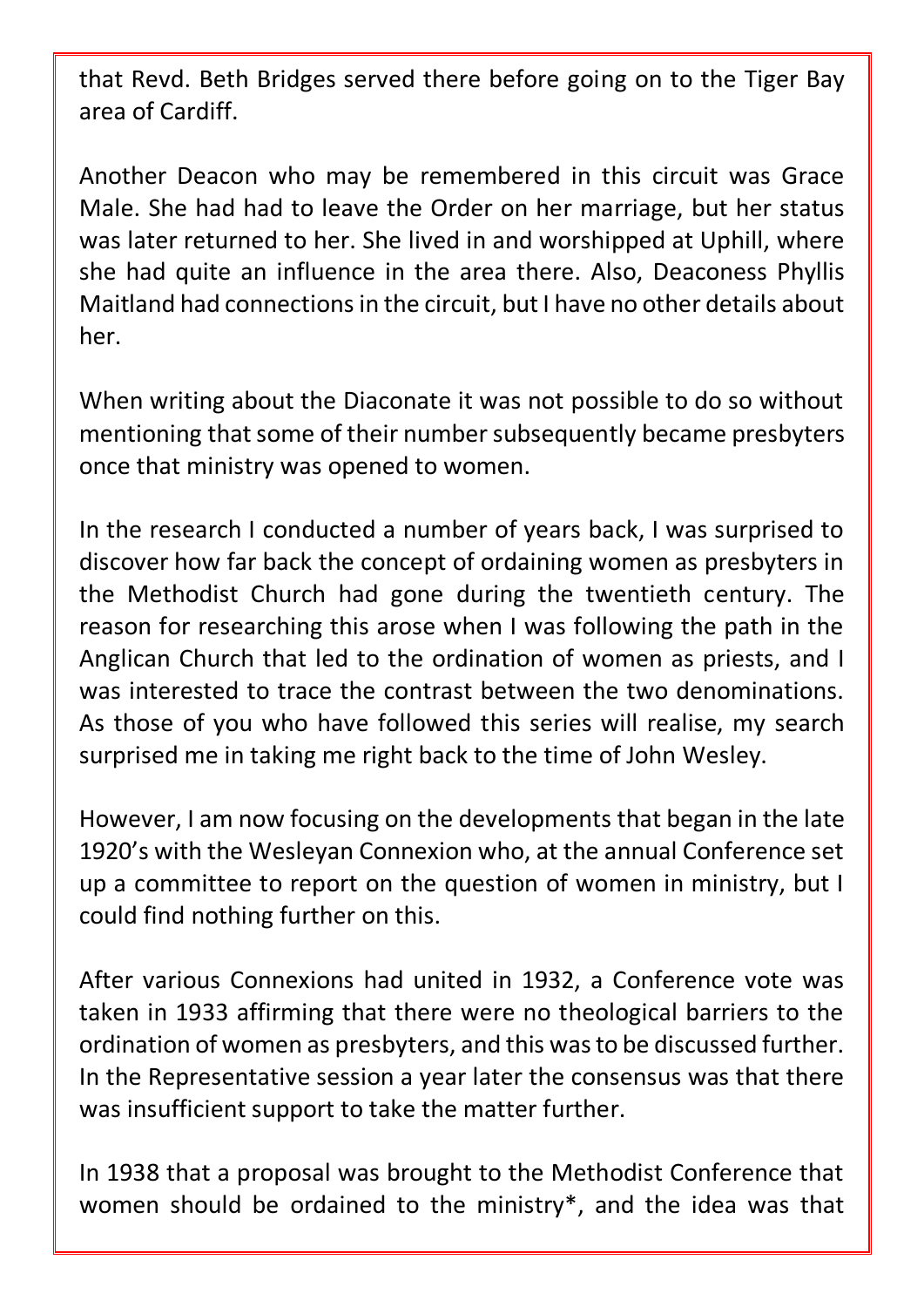following discussions around the Connexion a vote would be taken on the proposal in 1939.

\*It has been interesting to note how the language referring to the ordination to "ministry" has changed over time. Here the word referred only to the presbyteral ministry.

The 1939 Conference appointed a committee to look at the possibility of opening such a ministry to such deaconesses who had experienced a calling to ordination. This would be extended to some of the women missionaries. The further work of the committee would be to assess how that would be implemented.

This was seen as a possible experimental stage, and I discovered the recommendations that accompanied it.

 $So: -$ 

- a) A candidate must believe she is called of God to this ministry.
- b) Over a period of years, she must have made proof of her fitness in full time service of the church.
- c) Her maintenance and provision of her retiring allowances to be guaranteed by the Home Missions Committee, the Overseas Committee, the Wesley Deaconess Order, or some other department having kindred responsibilities.

And she must: -

- a) Be nominated and approved by a Quarterly Meeting.
- b) Be recommended by a Synod in accordance with procedures laid down for men candidates.
- c) Appear before the July Committee, which, in reporting to Conference, shall make recommendations as to further training and probation.

As will be appreciated nothing was to come of this because of the outbreak of the Second World War.

The next reference that I could find was in 1948, when because of talks with the Anglican Church the recommendations were shelved. Somewhere, (regrettably I did not note the source at the time,) I found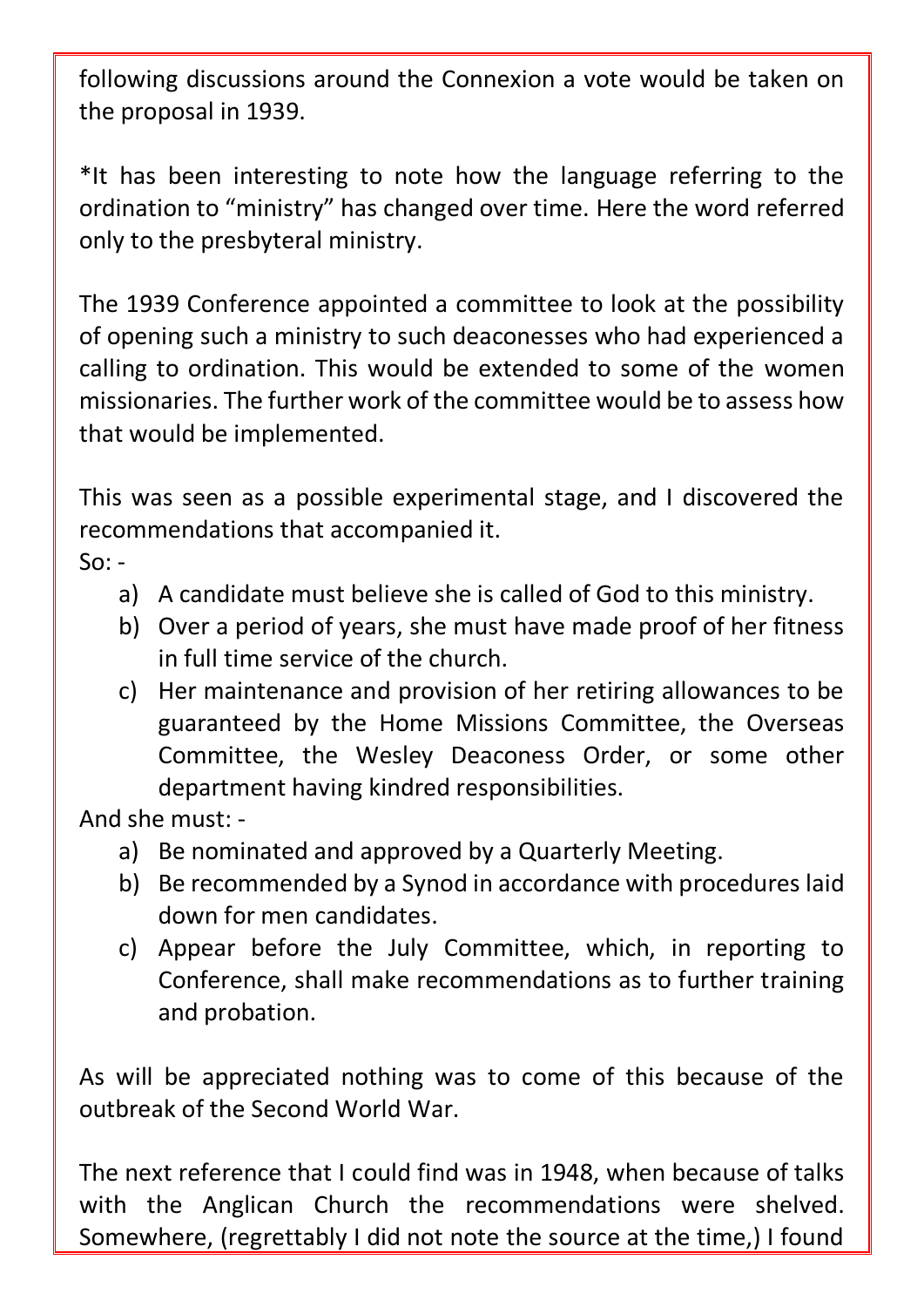a record that indicated that Revd. Danial Niles had spoken out very plainly that women should never be ordained, and that he had a great influence on that Conference.

There are parallels in the situation when the ordination of women was next brought to the Methodist Conference in 1966. Once more there were also the possibility of talks towards a closer relationship with the Church of England. This presented a dilemma as there were those who supported this motion who were also favourably inclined towards the ordination of women as presbyters.

The Church of England General Synod in 1972 did not accept the proposals put forward to bring the two denominations closer together, and with that rejection, the Methodist Conference of the same year went ahead with the proposal to ordain women to the presbyteral ministry. This was passed the following year and in 1974 the first seventeen women were ordained. These were women such as Beth Bridges who had an extensive experience in the Deaconess Order who went straight into circuit work. It was the following year that Revd Joyce Plumb was ordained.

Revd. Beth Bridges was one of the first women to be appointed as a superintendent, while Revd. Kathleen Richardson, having been the first Chair of District, was elected as President of Conference in 1992. Since then, there have been seven more women who have graced that post. The most recent of these is the first black woman president Revd. Sonia Hicks who took office at the 2021 Conference.

As I draw this to a close, I would remember Ildi Haraszti from this circuit who is candidating for the presbyteral ministry this year, as is our daughter in law, Dorothy Pipet. Times have changed since those first women were admitted as presbyters to full Connexion, but we remember all who feel that calling in our prayers.

While this concludes the series that I hope that you have enjoyed on the changing roles of women in the church, I plan a final offering. In this I will trace from the origins the path that I hinted at when I wrote about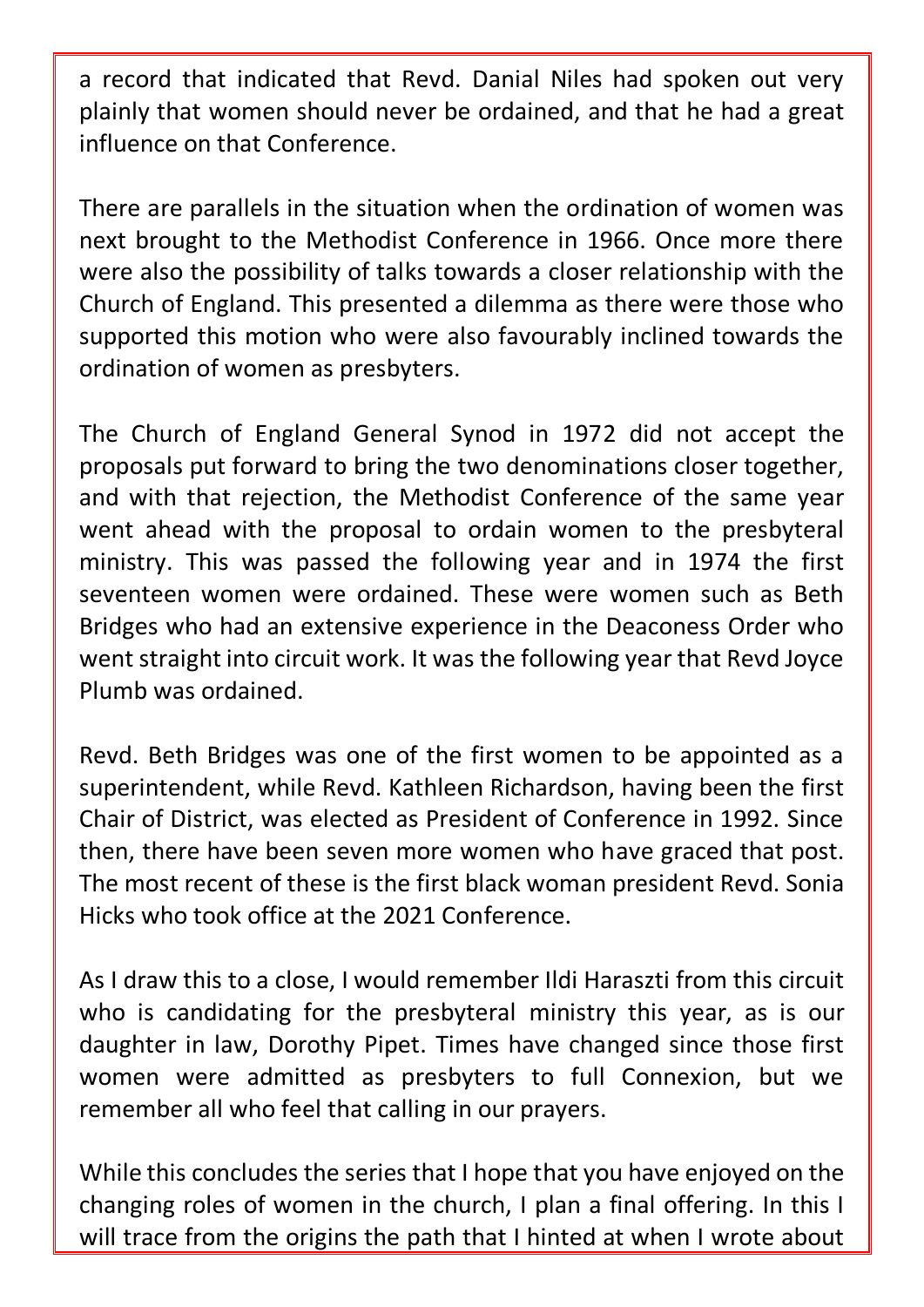how the Deaconess Order was established, that of how Sisters were ordained to the work of the National Children's Home, which is now known as Action for Children. Joyce Pipet.

# **Finally, please note the deadline for the February Link Plus is 30th January.**

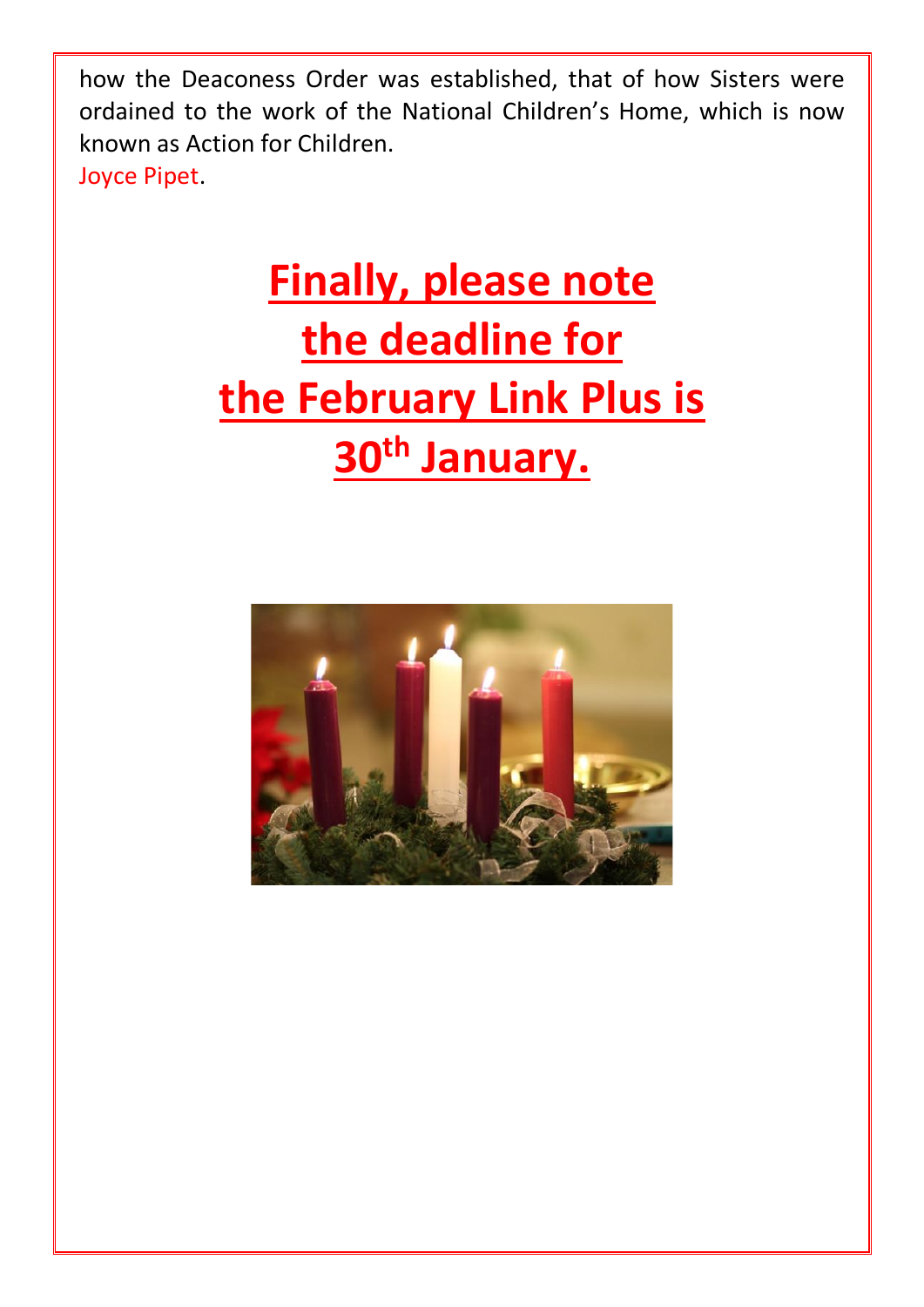## **LINK DIARY**

| <b>Date &amp; Time</b>   | <b>Location</b>            | <b>Event</b>                                                                |
|--------------------------|----------------------------|-----------------------------------------------------------------------------|
| <b>Weekly</b>            |                            |                                                                             |
| Wednesday<br>10.00am     | Zoom                       | Link Bible Study - Hebrews<br>Meeting ID: 842 8627 4955<br>Passcode: 358753 |
| Thursday<br>11.00am      | Zoom                       | Link Coffee Morning<br>Meeting ID: 854 3680 5731<br>Passcode: 419002        |
| <b>December</b>          |                            |                                                                             |
| $2nd$ 7.30pm             | Zoom                       | <b>Circuit Meeting</b>                                                      |
| $8^{th}$ 7.00pm          | <b>Burnham</b>             | <b>Weston Hospice Memorial Service</b>                                      |
| $12th 12$ noon           | Brean                      | <b>Christmas Lunch</b>                                                      |
| 16th 7.30pm              | <b>Burnham</b><br>Catholic | Burnham & Highbridge Choral Society<br>Christmas Concert                    |
| 17 <sup>th</sup> 7.00pm  | <b>East Brent</b>          | <b>Carol Service</b>                                                        |
| 18 <sup>th</sup> 10.30   | Brean                      | Coffee & Carols                                                             |
| $19^{th}$ 6.00pm         | <b>Burnham</b>             | <b>Carol Service</b>                                                        |
| 20 <sup>th</sup> 7.00pm  | West<br>Huntspill          | Carols                                                                      |
| 22 <sup>nd</sup> 6.00pm  | <b>Mead Fields</b>         | Carols - contact G Hoare for details                                        |
| 24 <sup>th</sup> 4.00pm  | Brean                      | Carols                                                                      |
| 24 <sup>th</sup> 11.15pm | <b>Burnham</b>             | Midnight Communion                                                          |
| 25 <sup>th</sup> 9.30am  | West<br>Huntspill          | Christmas Service (breakfast at<br>8.45am)                                  |
| 25 <sup>th</sup> 10.00am | <b>East Brent</b>          | <b>Christmas Service</b>                                                    |